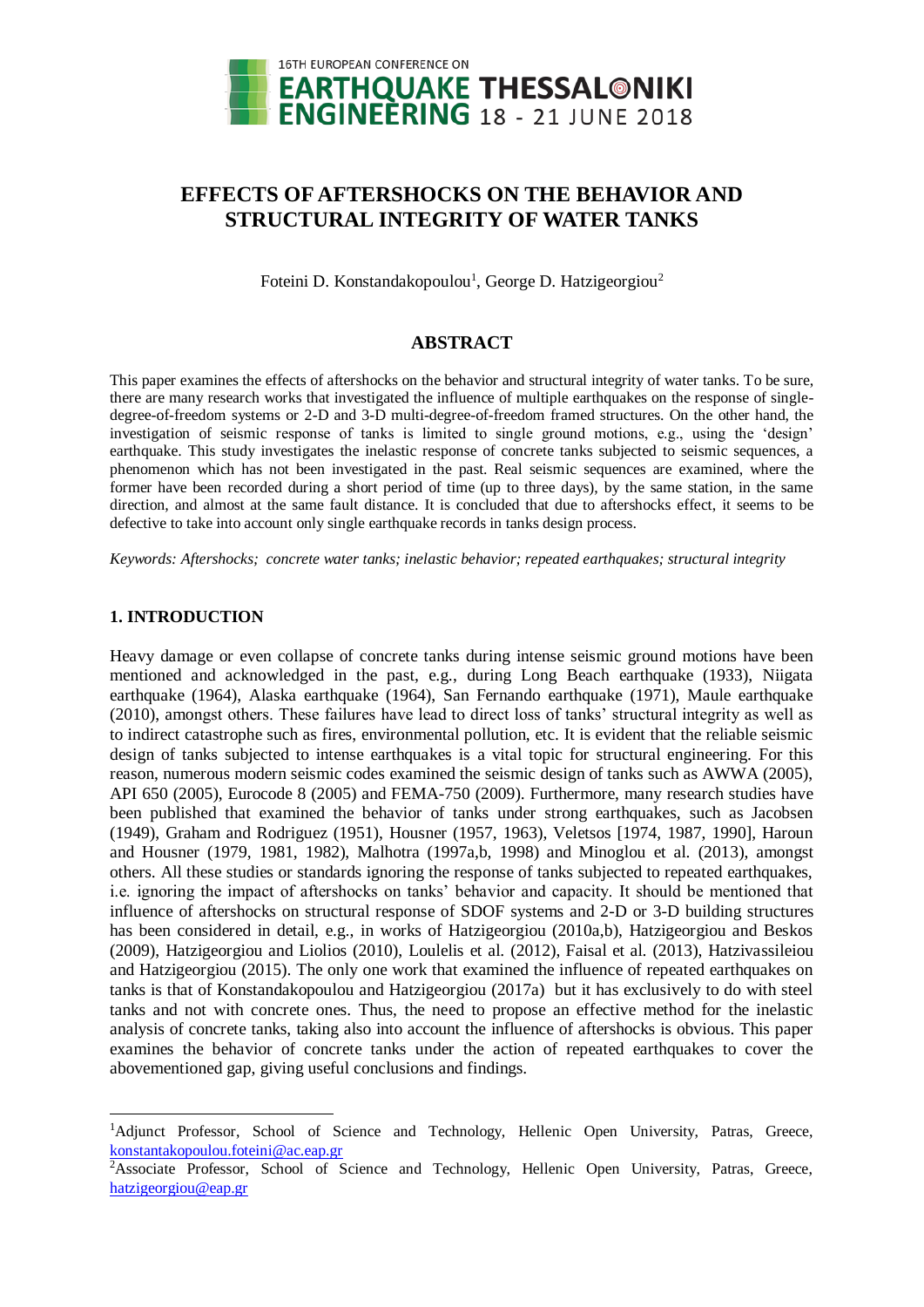# **2. MODELLING OF LIQUID STORAGE CONCRETE TANKS UNDER SEISMIC LOADS**

The response of liquid storage concrete tanks under static and dynamic loads, such as hydrostatic and hydro-seismic pressure, has been examined in-detail in the past, e.g., one can consult Jaiswal et al. (2004) and Konstandakopoulou and Hatzigeorgiou (2017b). A simplified model is adopted here using the RUAUMOKO finite element dynamic analysis program (Carr, 2008) to represent an elevated water square tank . The structure under consideration is assumed to be completely filled with water. The present of fluid for the evaluation of seismic response is considered by the added mass technique. The tank structure under consideration is shown in Fig. 1.



Figure 1: Elevated water concrete tank

The simplified model of the tank is shown in Fig. 2, which is based on Jaiswal et al. (2004)



Figure 2: Simulation of elevated water concrete tank (adopted from Jaiswal et al., 2004)

In order to evaluate reliably the seismic behavior of elevated concrete tanks, a simplified model consists of three-dimensional beam-column elements is used. The structural design of the tank follows the European Standards, i.e., using Eurocodes 1, 2 and 8. The foundation and the soil below the elevated tank are assumed to be rigid, i.e., ignoring the soil-structure interaction phenomenon.

The elevated tank consists of beam–column members and it is located in a high-seismicity region of Europe considering both gravity and seismic loads where a design / peak ground acceleration (PGA) of 0.30g and soil class C according to EC8 are assumed. The tank has been designed for the following loading combinations:

a) 1.35G+1.50Q

b)  $1.00G + \psi O + 1.00E$ 

where G, Q and E correspond to dead, live and earthquake loads, respectively, and  $\psi$  is the combination coefficient for live load, assumed to be  $\nu$ =1.00 in this study. Furthermore, the total vertical loads (self-weight and water-weight) is equal to 1088 kN, which is which is received by the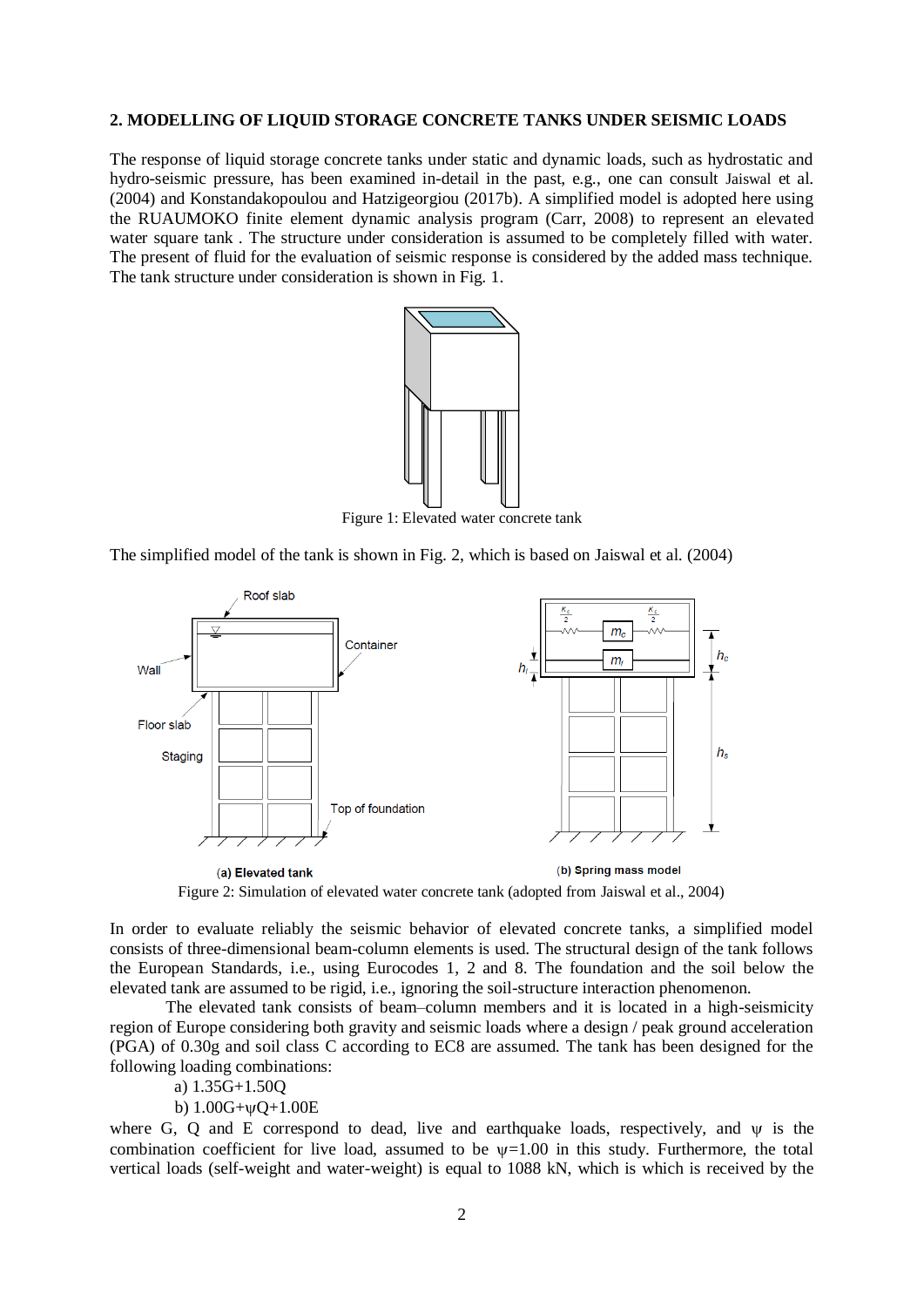four RC columns (see Fig. 1). Material properties are assumed to be 30 MPa for the concrete compressive strength (concrete grade C30) and 500 MPa for the yield strength of both longitudinal and transverse reinforcements (steel grade B500c). All columns have square section with side 50 cm, total length 10.0m and the selected longitudinal reinforcement amount (number of bars and diameters in mm) and arrangement as shown in Fig3. This figure also demonstrates the bending moment - axial force interaction diagrams for columns, considering 2-D and 3-D response.



Figure 3: Bending moment - axial force interaction diagrams for columns

An inelastic structural Multi-Degree of Freedom (MDOF) system with viscously damped forcedeformation relationship is used to investigate the structural response for actual records. The dynamic equilibrium equation of these systems is given in incremental form

$$
M\ddot{u} + C\dot{u} + K^T u = -Ma_g \tag{1}
$$

where M is the mass matrix, u the relative displacement vector, C the viscous damping matrix,  $K<sup>T</sup>$  the tangent (inelastic) stiffness matrix, the acceleration vector of the ground motion and the upper dots stand for time derivatives. The solution of the equation of motion has been performed using the Ruaumoko program (Carr 2008).

# **3. REPEATED EARTHQUAKES**

This paper examines strong ground motions correspond to real seismic sequences, which have been recorded during a short period of time (up to three days), by the same station, in the same direction, and almost at the same fault distance. These seismic sequences are namely: Chalfant Valley (July 1986 - 2 events), Coalinga (July 1983 - 2 events), Imperial Valley (October 1979 - 2 events) and Whittier Narrows (October 1987 - 2 events) earthquakes. The complete triplets (2-horizontal and 1-vertical components) of these earthquakes were downloaded from the strong motion database of the Pacific Earthquake Engineering Research (PEER) Center (2017) and appear in Table 1.

| Table 1. Seismic input data |                         |                           |                                          |                      |
|-----------------------------|-------------------------|---------------------------|------------------------------------------|----------------------|
| No.                         | Seismic sequence        | <b>Station</b>            | Date (Time)                              | Magnitude<br>$(M_L)$ |
|                             | <b>Chalfant Valley</b>  | 54428 Zack Brothers Ranch | 1986/07/20 (14:29)<br>1986/07/21 (14:42) | 5.9<br>6.3           |
| $\overline{2}$              | Coalinga                | 46T04 CHP                 | 1983/07/22 (02:39)<br>1983/07/25 (22:31) | 6.0<br>5.3           |
| 3                           | <b>Imperial Valley</b>  | 5055 Holtville P.O.       | 1979/10/15 (23:16)<br>1979/10/15 (23:19) | 6.6<br>5.2           |
| 4                           | <b>Whittier Narrows</b> | 24401 San Marino          | 1987/10/01 (14:42)<br>1987/10/04 (10:59) | 5.9<br>5.3           |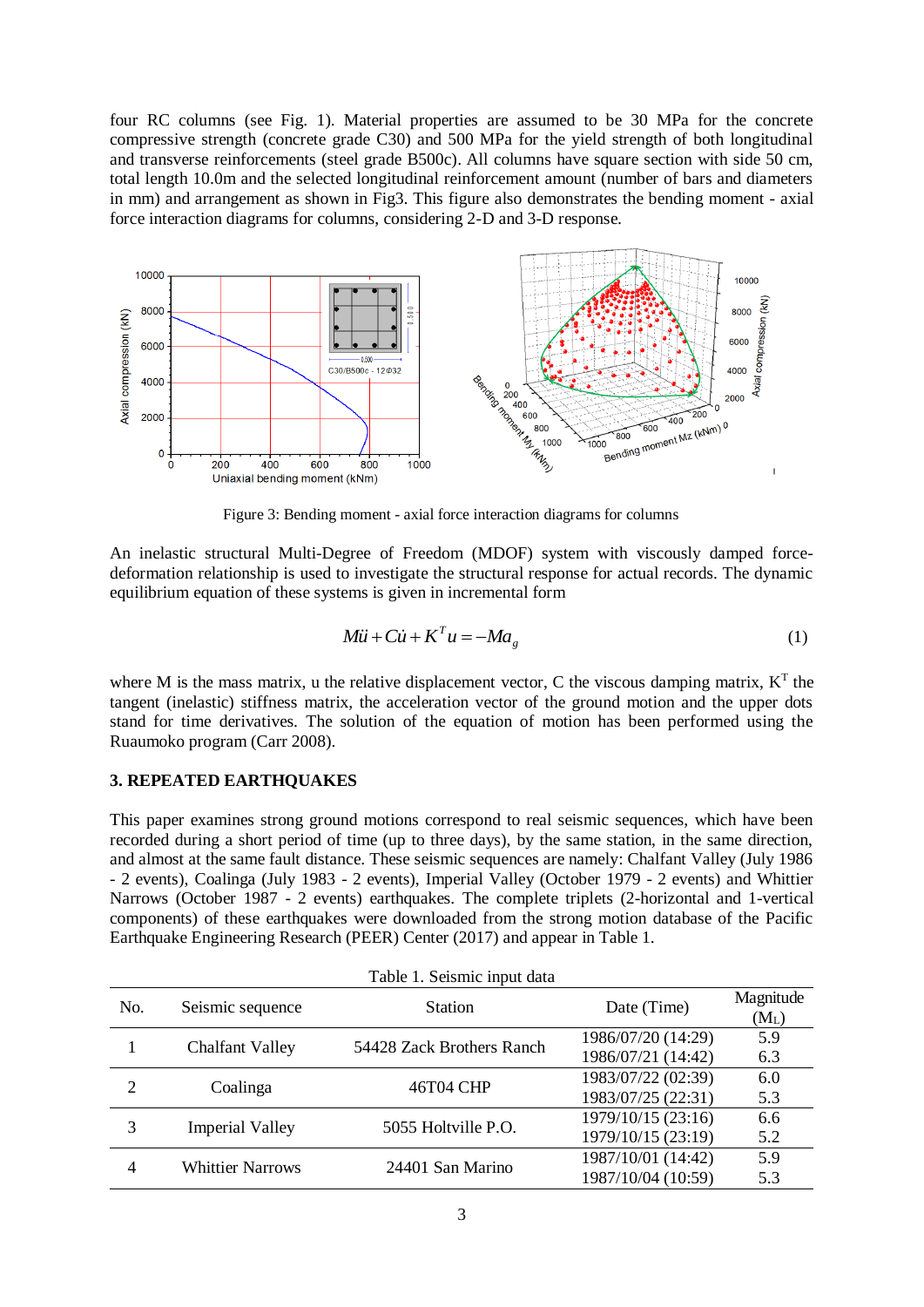For the most of civil structures, between two consecutive seismic events a time gap equal to 20~30 sec is adequate to cease their oscillation due to damping. Therefore, the real time gap, which can be equal to days or weeks (i.e., thousands or millions of seconds), can be substituted by the aforementioned time gap. However, especially for the evaluation of seismic behavior of tanks, a time gap equal to 30 sec is not enough, considering that for the fluid motion (e.g., sloshing) the corresponding damping ratio is rather small, about 0.5%. For this reason, in this study, the time gap between two consecutive seismic events is set equal to 180 s  $(=3.0 \text{ minutes})$ .

# **4. SELECTED RESULTS**

Selected characteristic results, that describe the inelastic behavior of the examined elevated RC tanks under the action of the aforesaid four real seismic sequences, are provided in this section. For example, Fig. 4 shows the time history of horizontal displacement for the bottom of concrete tank (or for the top of reinforced concrete columns), examining the Whittier Narrows earthquakes. For comparison reasons, the response for both single (individual) records and seismic sequence is shown. It is obvious that repeated earthquakes lead to different seismic response for reinforced concrete tanks in comparison with the corresponding single earthquakes.

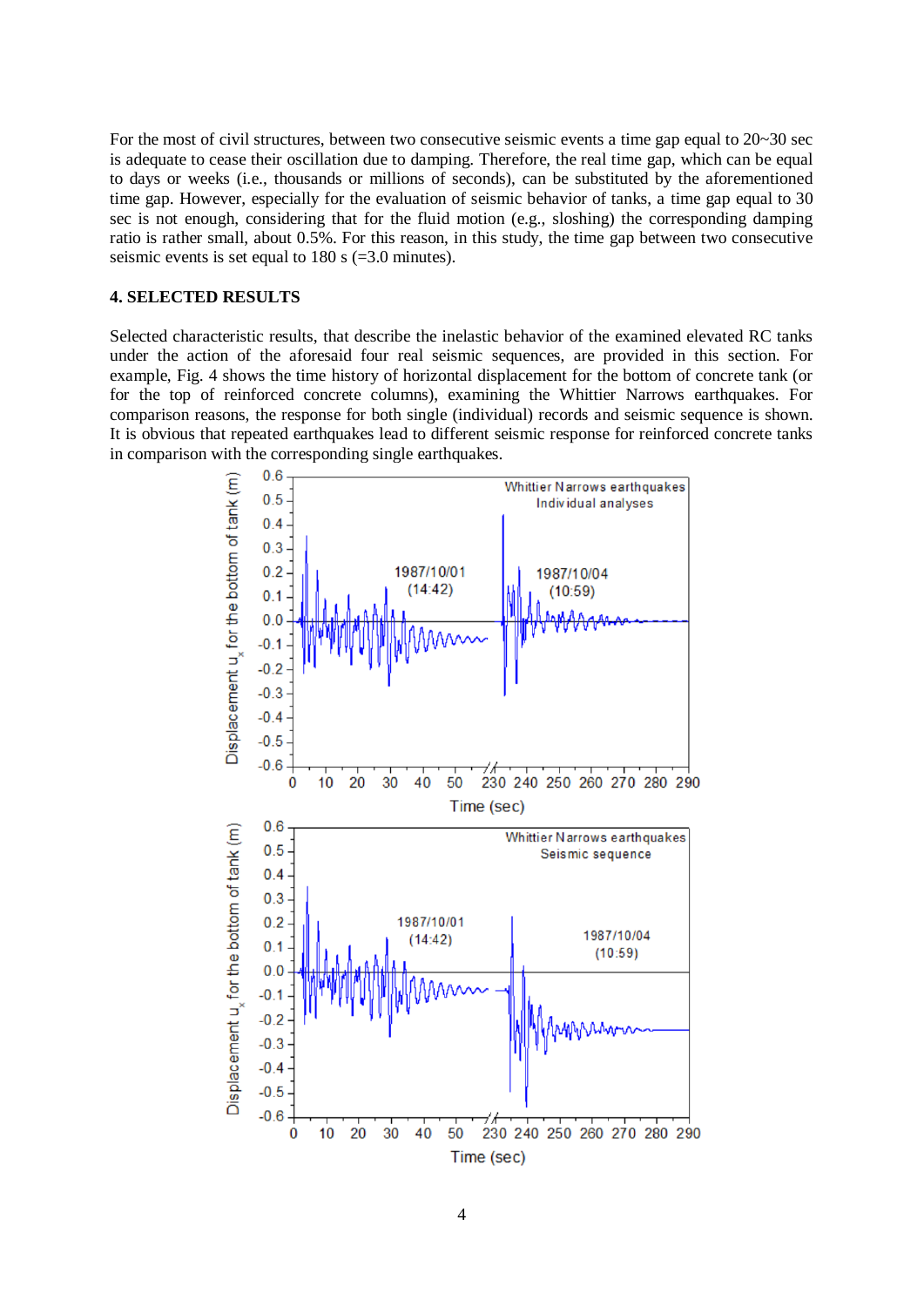Figure 4. Horizontal displacement of the bottom of tank - Whittier Narrows earthquakes (1987) According to previous studies examined reinforced concrete structures under repeated earthquakes, e.g., Hatzigeorgiou and Liolios 2010, Hatzivassileiou and Hatzigeorgiou 2015, the most critical parameter that is affected by aftershocks is the structural damage. For this reason, this study mainly focuses on local and global damage indices, i.e., damage indices according to Park and Ang (1985), Banon and Veneziano (1982), Cosenza et al. (1993) approaches.

More specifically, Park and Ang (1985) damage index, *DIPA*, can be expressed by

$$
DI_{PA} = \frac{\delta_m}{\delta_u} + \frac{\beta}{\delta_u P_y} \int dE_h
$$
 (2)

where  $\delta_m$  is the maximum deformation of the element,  $\delta_u$  is the ultimate deformation,  $\beta$  is a model constant parameter (usually,  $\beta = 0.05 \sim 0.20$ ) to control strength deterioration,  $dE_h$  is the hysteretic energy absorbed by the element during the earthquake, and  $P<sub>y</sub>$  is the yield strength of the element. In this work, parameter  $\beta$  is set equal to 0.20, as suggested by Hatzigeorgiou and Liolios (2010). Banon and Veneziano (1982) damage index, *DIBV*, can be expressed by

$$
DI_{BV} = \frac{\sqrt{\left(\frac{\mu_m}{\mu_y} - 1\right)^2 + \left(1.1\left(\frac{2E_h}{P_y\mu_y}\right)^{0.38}\right)^2}}{\text{The numerator for monotonic loading}}
$$
(3)

where  $\mu$  corresponds to the ductility.

Finally, according to Cosenza et al. (1993), the ductility damage index, *DID*, can be defined as

$$
DI_{D} = \frac{\mu_{m} - 1}{\mu_{u} - 1}
$$
\n(4)

Furthermore, this study also examines the behavior of elevated reinforced concrete tanks for different values of earthquake incident angle, a phenomenon that has received little attention in the past (Konstandakopoulou and Hatzigeorgiou, 2017b). Figures 5-7 depict the aforesaid damage indices.



Figure 5. Park-Ang (1985) damage index for various incident angles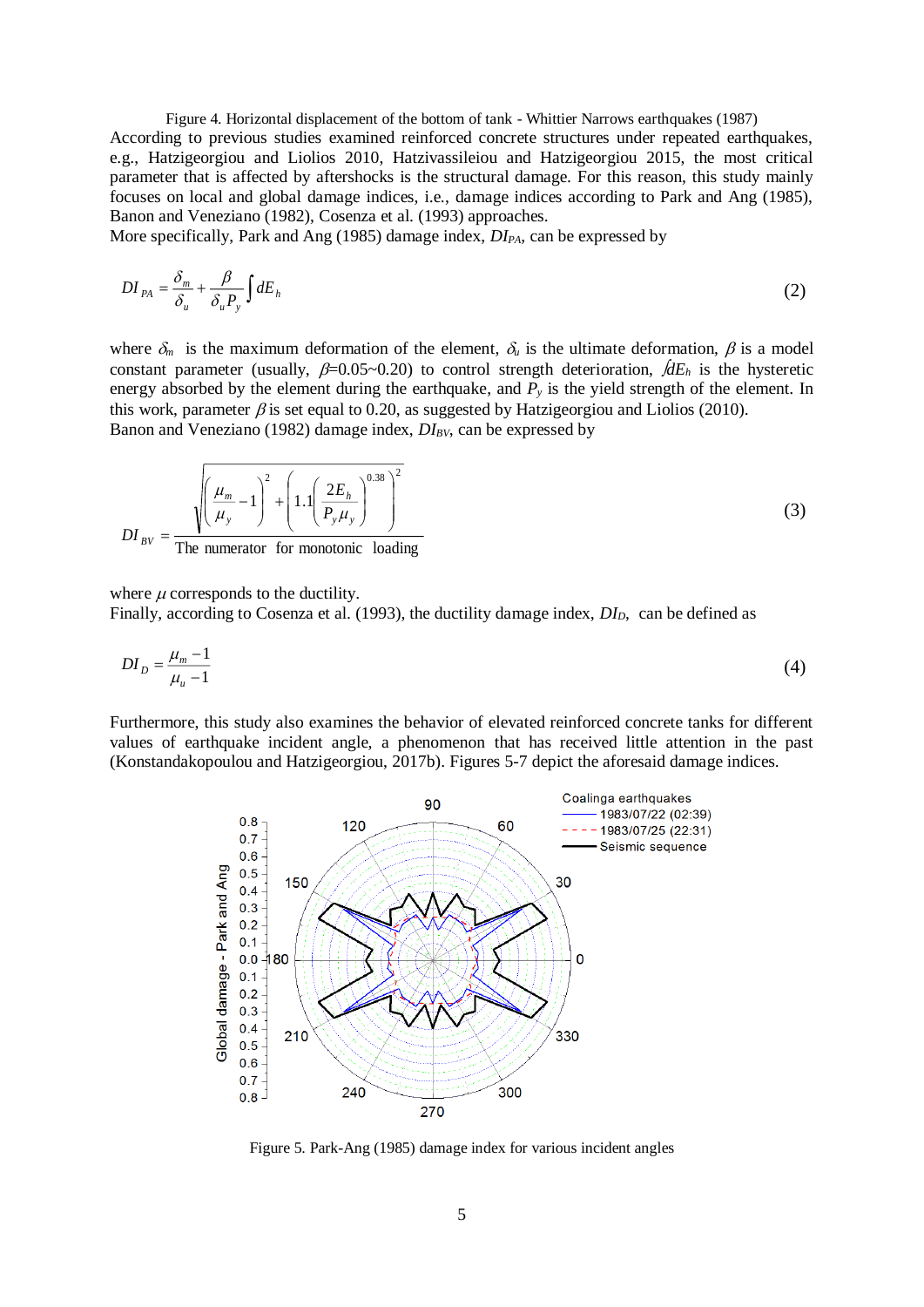

Figure 6. Banon-Veneziano (1982) damage index for various incident angles



Figure 7. Cosenza et al. (1993) damage index for various incident angles

### **5. CONCLUSIONS**

In this research study, the dynamic inelastic response of elevated reinforced concrete tanks under repeated earthquakes is investigated. The main contribution of this work has to do with the quantification of the aftershocks' effect into the seismic response of reinforced concrete tanks, a phenomenon which had not been studied in the past. This paper examined real repeated earthquakes. Detailed examination of the response of concrete tanks makes clear that aftershocks strongly affect their seismic response as well as their structural integrity, at least at the framed structure that support the tank, e.g., reinforced concrete columns. For these reasons, the pertinent provisions of seismic codes that have to do with the design of liquid storage tanks should be reinstated since, at the moment, the seismic design of these special structures is exclusively prescribed by the idealized and individual 'design earthquake'.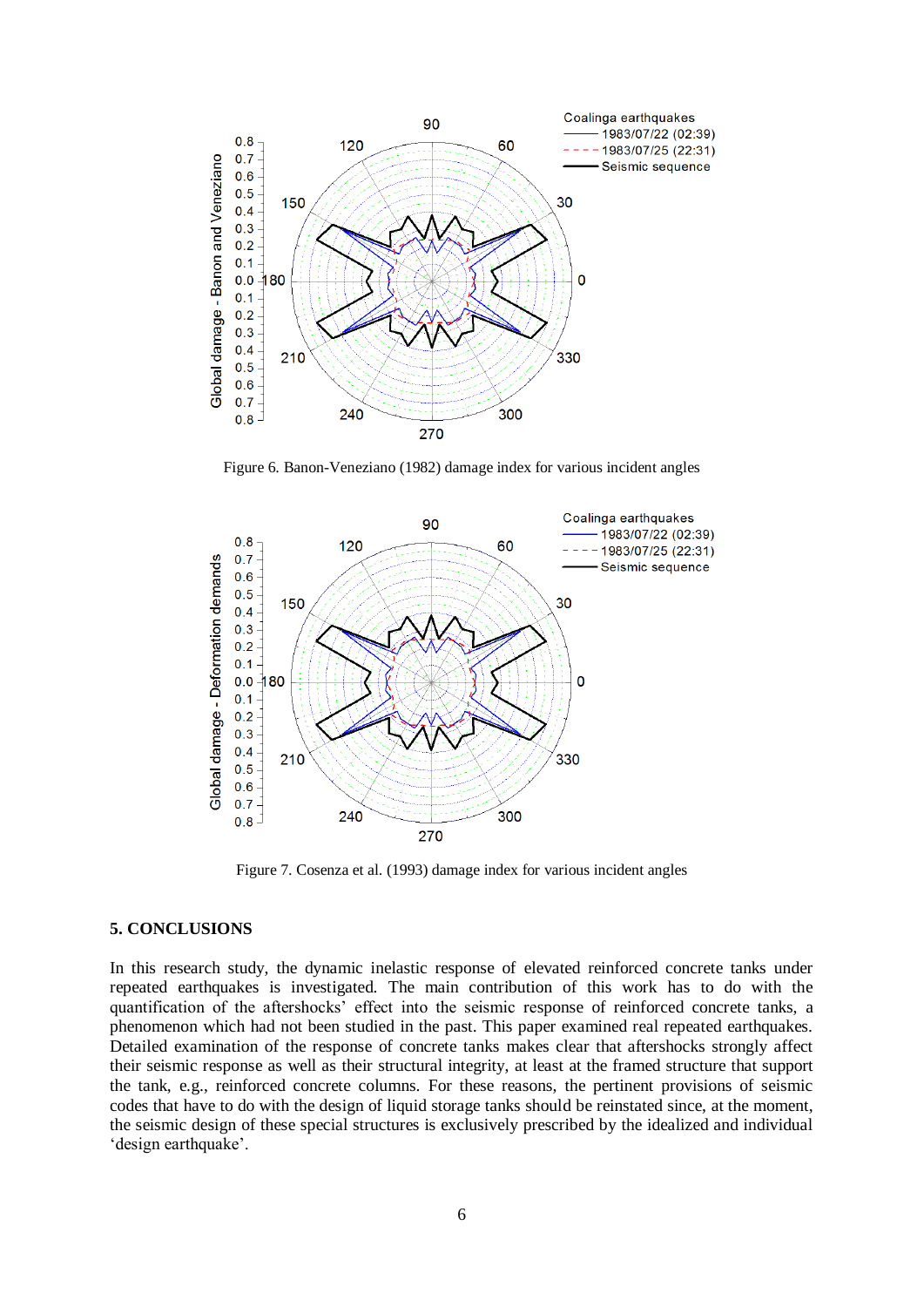### **5. REFERENCES**

AWWA (2005). Welded steel tanks for water storage. American Water Works Association, Denver, Colorado, USA.

API (2005). Welded Storage Tanks for Oil Storage. American Petroleum Institute Standard. Washington D.C, USA.

Banon, H., & Veneziano, D. (1982). Seismic safety of reinforced concrete members and structures. Earthquake Engineering & Structural Dynamics, 10(2), 179-193.

Carr, A.J. (2008), "RUAUMOKO-Inelastic dynamic analysis program" Department of Civil Engineering, University of Canterbury, Christchurch, New Zealand.

Cosenza, E., Manfredi, G., & Ramasco, R. (1993). The use of damage functionals in earthquake engineering: a comparison between different methods. Earthquake engineering & structural dynamics, 22(10), 855-868.

European committee for Standardization (2005). Eurocode 8: Design provisions for earthquake resistance of structures, Part 1- General rules and Part 4 – Silos, tanks and pipelines. Brussels.

Faisal, A., Majid, T. A., & Hatzigeorgiou, G. D. (2013). Investigation of story ductility demands of inelastic concrete frames subjected to repeated earthquakes. Soil Dynamics and Earthquake Engineering, 44, 42-53.

FEMA 750 (2009). NEHRP Recommended Provisions for Seismic Regulations for New Buildings and Other Structures. Building Seismic Safety Council, National Institute of Building Sciences. Washington D.C, USA.

Graham, E. W., & Rodriquez, A. M. (1951). The characteristics of fuel motion which affect airplane dynamics (No. DAC-SM-14212). Douglas Aircraft Co Inc Santa Monica Ca.

Haroun, M. A., & Housner, G. W. (1981). Seismic design of liquid storage tanks. Journal of the Technical Councils of ASCE, 107(1), 191-207.

Haroun, M. A., & Housner, G. W. (1982). Dynamic characteristics of liquid storage tanks. Journal of the Engineering Mechanics Division, 108(5), 783-800.

Hatzigeorgiou, G. D., & Beskos, D. E. (2009). Inelastic displacement ratios for SDOF structures subjected to repeated earthquakes. Engineering Structures, 31(11), 2744-2755.

Hatzigeorgiou, G. D. (2010a). Ductility demand spectra for multiple near-and far-fault earthquakes. Soil Dynamics and Earthquake Engineering, 30(4), 170-183.

Hatzigeorgiou, G. D. (2010b). Behavior factors for nonlinear structures subjected to multiple near-fault earthquakes. Computers & Structures, 88(5), 309-321.

Hatzigeorgiou, G. D., & Liolios, A. A. (2010). Nonlinear behaviour of RC frames under repeated strong ground motions. Soil Dynamics and Earthquake Engineering, 30(10), 1010-1025.

Hatzivassiliou, M., & Hatzigeorgiou, G. D. (2015). Seismic sequence effects on three-dimensional reinforced concrete buildings. Soil Dynamics & Earthquake Engineering, 72, 77-88.

Housner, G. W., & Haroun, M. A. (1979). Vibration tests of full-scale liquid storage tanks. In Proceedings of 2nd US International Conference on Earthquake Engineering, Stanford University, California.

Housner, G. W. (1957). Dynamic pressures on accelerated fluid containers. Bulletin of the seismological society of America, 47(1), 15-35.

Housner, G. W. (1963). The dynamic behavior of water tanks. Bulletin of the seismological society of America, 53(2), 381-387.

Jacobsen, L. S. (1949). Impulsive hydrodynamics of fluid inside a cylindrical tank and of fluid surrounding a cylindrical pier. Bulletin of the Seismological Society of America, 39(3), 189-204.

Jaiswal, O. R., Rai, D. C., & Jain, S. K. (2004). Review of code provisions on seismic analysis of liquid storage tanks. IITK-GSDMA Project on Building Codes, IITK-GSDMA-EQ04-V1. 0.

Konstandakopoulou, F. D., & Hatzigeorgiou, G. D. (2017a). Water and wastewater steel tanks under multiple earthquakes. Soil Dynamics and Earthquake Engineering, 100, 445-453.